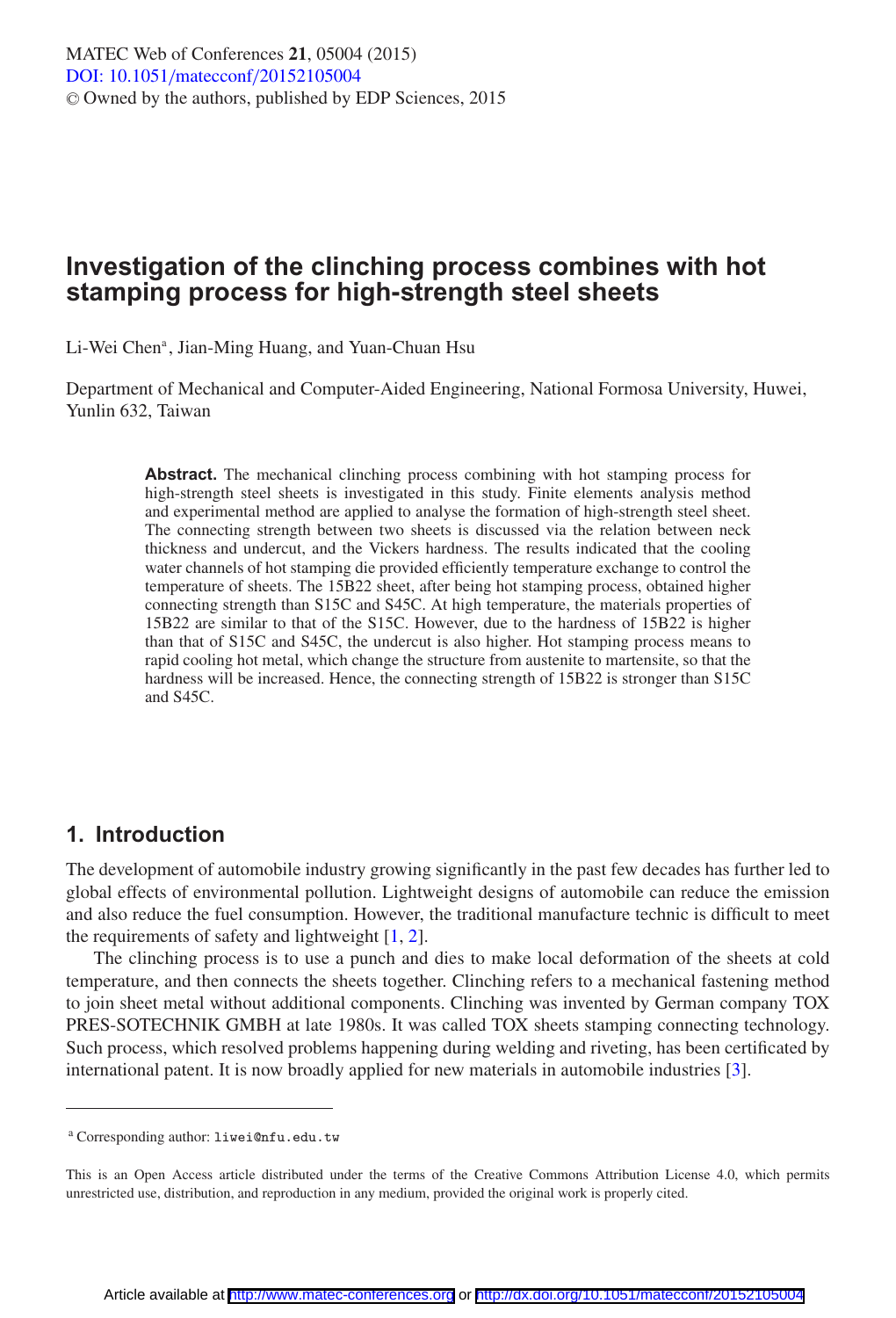

**Figure 1.** Schematic illustration of the TOX process [\[9\]](#page-7-3).



**Figure 2.** Two failure modes of the joint, (a) mode A and (b) mode B. [\[3](#page-7-2)]

The clinching process takes the advantages of excellent tightness, corrosion proof, simple machining route and high connecting strengths. In addition, it is able to connect different material sheets with low noise pollution and low cost. Such technology is now used in car industry production [\[1,](#page-7-0) [3,](#page-7-2) [4\]](#page-7-4). The researches about the cold stamping deformation are also being published. For instance, Lee et al. [\[5](#page-7-5)] used finite element software to analyse the neck thickness and undercut based on the bottom thickness of die to simulate the connection failure value. The simulation was also compared with actual experiment to prove the software reliability. Y. Abe et al. [\[6](#page-7-6)] modify the diameter and shape of die to join the high strength steel sheet and aluminium alloy sheets. The neck thickness and undercut were obtained by experiment. The failure mode and fracture phenomenon were also observed. De Paula et al. [\[7](#page-7-7)] use simulation model to modify the detail geometry of die and found that the neck thickness has regular relation with undercut. Jacek and Waldemar's [\[8](#page-7-8)] experiment used different clinching method such as single-point and multi-point to observe the connecting strength. Results indicated that the connecting strength became stronger when parallel multi-point was applied, and surely stronger than single-point connection.

The mechanism of joining between material sheets is shown in Fig. 1 [\[9](#page-7-3)]. The joining strength includes three types: static strength, fatigue strength and dynamic strength. Static strength can be described by tensile strength and shear strength. There are three possible reasons which may cause failure: firstly, the distortion of materials sheets (Fig. 2a). It will lead connecting point move away from the origin. Secondly, the neck thickness is too thin and fractures form on the material sheets (Fig. 2b). The third reason is combination of first and second type failure; material sheets will break and move away directly [\[3\]](#page-7-2).

Hot stamping is a novel process to produce ultra-high strength automobile components with high accuracy and low spring back. Hot stamping mainly takes the advantages of high plasticity and ductility, and low yield strength of metals at high temperature. A die is used to deform the metal sheet at high temperature and then quench it. After the hot stamping process, metal sheet is able to obtain martensite structure with accurate size. The tensile strength can be up to 1400 MPa. The first step of hot stamping process is heating materials to crystallization temperature (austenite transition temperature), then dwell for few seconds to ensure the austenite structure uniformly. A die with cooling system is subsequently used to form and cool the metal sheets. The cooling temperature is kept above austenite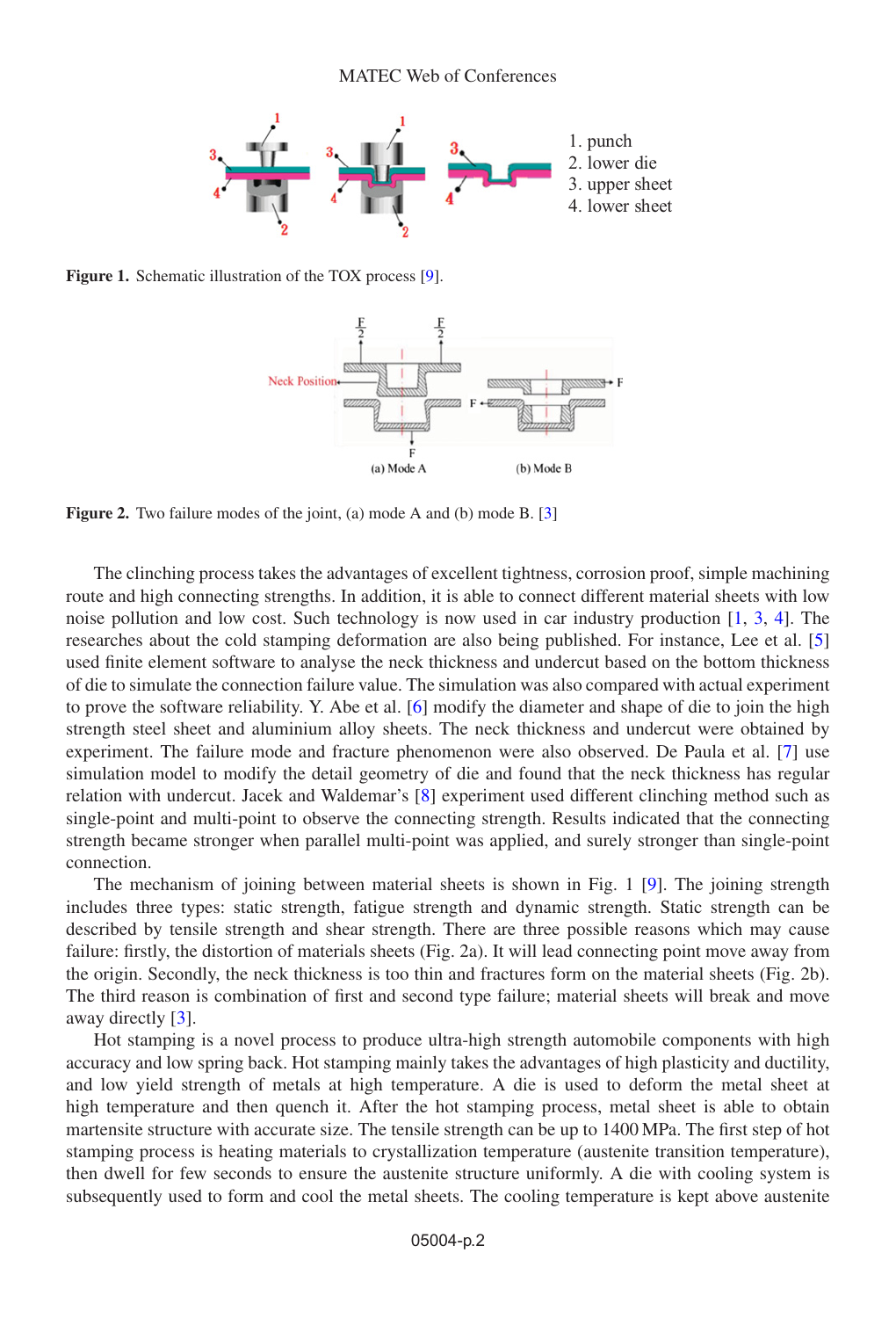#### ICNFT 2015

region to lower the plastic flow stress, and then increase the formability. After hot stamping, dies were pressured and quenched to confirm the shapes. Finally, ultra-high strength parts with uniformed martensite structure are formed. Compare to cold stamping, hot stamping has the following advantages: 1. Low deformation resistance, high ductility and formability. 2. Lower die and equipment load demand. 3. Simple manufacture processes and short working period. High strength steel sheet is broadly used in modern car industry. It has ultrahigh strength but poor formability. Hot stamping is able to improve the formability of such high strength steel sheet.

A. Turetta et al. [\[10\]](#page-7-9) used thermal expansion instrument to analyse the cooling experiment for 22MnB5 steel. The results showed that the martensite phase started rising at 382◦C and the optimal austenite was at 900◦C. After dwell for 5 minutes, the cooling rate 30◦C/s was applied to prevent bainite structure forms. Philipp et al. [\[11](#page-7-10)] mentioned the Usibor 1500 steel by hot stamping process is broadly applied in car industry. The non-rebound components can be produced by deforming and quenching Usibor 1500 steel. T. Senuma [\[12](#page-7-11)] proved that lightening the weight of car can efficiently reducing the fuel consumption and emission. The result indicates that 10% lighten of car body lower the usage of fuel up to 3% ∼ 7%. M. Merklein et al. [\[13](#page-7-12)] used thermal simulation testing Gleeble1500 to analyse alloy steel 22MnB5. The obtained material properties were import into finite element data base. Those data will be used as references for simulation. H.S. Liu et al. [\[14\]](#page-7-13) applied ABAQUS to analyse the duration of deformation, die quenching and spring back for hot stamping process.

A lot of high-strength steel sheets were developed such as 22MnB5, Usibor 1500P and SPFC440 because of the growth of car industry. Also, technique of clinching process is getting mature. Combining clinching process and hot stamping process make high strength structure and lighten steel sheets possible. In this paper, simulation and experiment are both applied to prove the reliability of the clinching process combines with hot stamping process for metal sheets. Finite elements analysis was firstly used during deformation to observe the changes of neck thickness and undercut. The simulation results were also confirmed by experiment. Micro-Vickers hardness was tested to understand the distribution of hardness within the structure. Tensile test aims to analysis the connecting strength after different material sheets joint together. Thermocouple was used to measure and record the die temperature to observe the hot stamping process.

### **2. Research method**

#### **2.1 Finite elements analysis**

Finite elements analysis is an optimize method to designing dies and predict formation parameters. It is also able to solve complex metal plastically deformation. This paper applied DEFPRM-3D to analyse the formation of high-strength steel sheet. Parameters of the simulation setting are shown in Table 1. The materials are S15C, S45C and 15B22, respectively. The joining strength of stamping process is depended on the neck thickness  $(t_n)$  and undercut (f).

#### **2.2 Experimental setup**

The stamping die for mechanical clinching test combining with hot stamping process is designed and the schematic is shown in Fig. 3. The materials used in this research are S15C, S45C and 15B22, respectively. The thickness of steel sheet is 1.4 mm. The sample sizes are shown in Table 2. Clinching process combining with hot stamping process for high-strength steel sheets is an improved technique of cold stamping process. The billets are pre-heated to 900◦C and dwell for 3 to 5 minutes to form uniform austenitic structure. The die cooling system is water channel inside the punch. Graphite is used as lubricating during deformation process. The neck thickness and undercut are measured by optical image measuring instrument. The simulated billet sizes are gridded and imported into CAD. Then compare the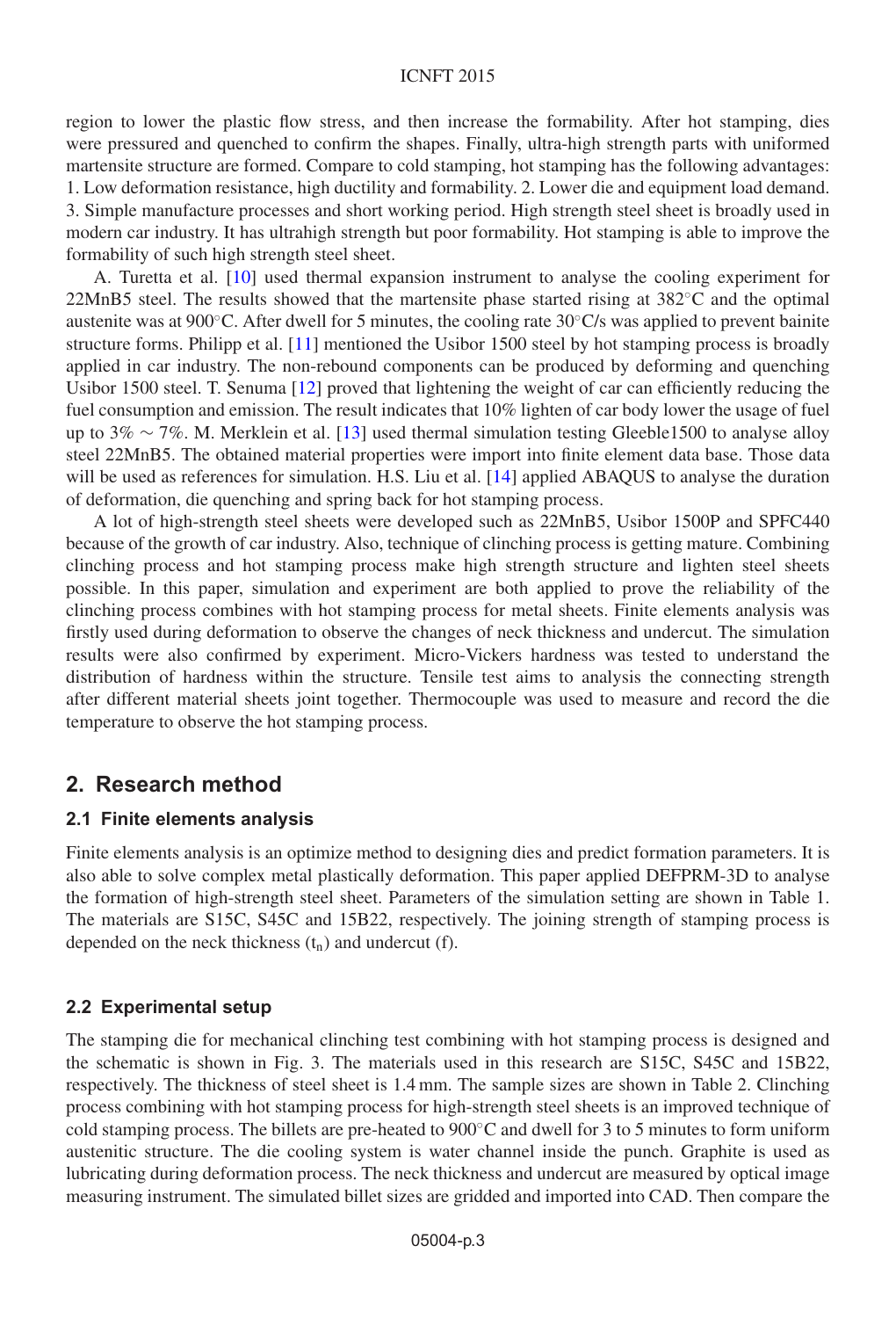|                                                                  |                                     | Materials        |                                         |                                       |  |
|------------------------------------------------------------------|-------------------------------------|------------------|-----------------------------------------|---------------------------------------|--|
| Items<br>S <sub>15</sub> C, S <sub>45</sub> C, 15 <sub>B22</sub> |                                     | Thickness(mm)    |                                         | Temperature( $\mathrm{^{\circ}C}$ )   |  |
|                                                                  |                                     | 1.4              |                                         | 900                                   |  |
|                                                                  |                                     | Die              |                                         |                                       |  |
| Punching<br>Radius(mm)                                           | Lower die<br>Radius(mm)             | Lower<br>die(mm) | Punch<br>corner(mm)                     | Punching<br>stroke(mm)                |  |
| 2.75                                                             | 3.9                                 | 1.8              | 0.4                                     | 3.4                                   |  |
|                                                                  | Interface between materials and die |                  |                                         |                                       |  |
| Coulomb friction<br>coefficient                                  | Temperature $(^{\circ}C)$           |                  | Thermal<br>conductivity<br>(N/sec/mm/C) | Thermal<br>convection<br>(N/sec/mm/C) |  |
| 0.3                                                              | 18                                  |                  |                                         | 4.7                                   |  |

#### **Table 1.** Parameters of the simulation setting.



**Figure 3.** The schematic of stamping die for clinching and hot stamping research.

|  | Table 2. Materials and sample size. |  |  |  |
|--|-------------------------------------|--|--|--|
|--|-------------------------------------|--|--|--|

|                   | Materials Length(mm) | Width(mm) | Thickness(mm) |
|-------------------|----------------------|-----------|---------------|
| S <sub>15</sub> C |                      |           |               |
| S45C              | 70                   | 35        | 1.4           |
| 15B22             |                      |           |               |

sizes between simulation and experiment. The hardness is measured by Vickers hardness tester in order to understand the internal structure hardness distribution. The connecting strength of S15C, S45C and 15B22 is measured by universal testing machine. TECPEL 318 digital thermocouple is used to measure the die temperature during clinching process and hot stamping process.

## **3. Results and discussion**

### **3.1 The comparison between simulation and experiment of different material's neck thickness and undercut**

Figure 4 presents schematic of simulation and experimental result of the clinching combines with hot stamping process. The diagram shows similar shapes, which means the simulation fits the experiment. Since simulation was taken under an ideal condition whereas experiment obtained many uncertainties such as feeding rate of materials, the neck thickness and undercut were smaller in experimental data. However, the errors were less than 5%. Hence DEFORM-3D is suitable for present simulation work.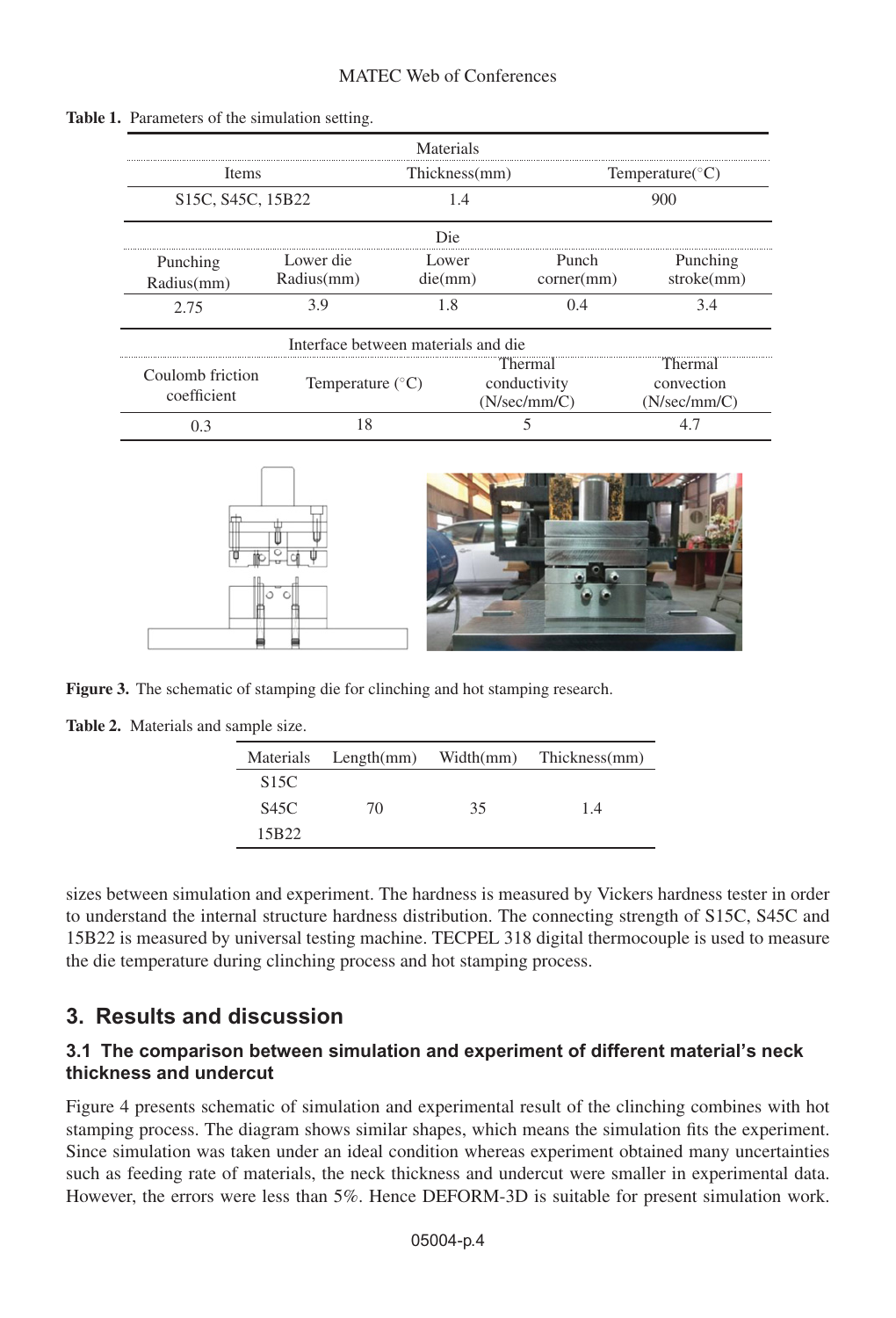### ICNFT 2015



**Figure 4.** Schematic of simulation and experimental result after clinching process.

|                   | Neck thickness(mm) |        |          | Undercut(mm) |        |          |
|-------------------|--------------------|--------|----------|--------------|--------|----------|
|                   | Simulation         | Expt.  | Error    | Simulation   | Expt.  | Error    |
| S <sub>15</sub> C |                    |        |          |              |        |          |
|                   | 0.2284             | 0.217  | 4.99%    | 0.0638       | 0.066  | 3.33%    |
| S45C              |                    |        |          |              |        |          |
|                   | 0.1874             | 0.1796 | 4.16%    | 0.0668       | 0.0693 | $3.61\%$ |
|                   | 15B22              |        |          |              |        |          |
|                   | 0.219              | 0.210  | $4.11\%$ | 0.0746       | 0.077  | 3.12%    |

**Table 3.** Simulation and experimental results of neck thickness and undercut.



**Figure 5.** The Vickers hardness measuring area.

The detailed comparison between simulation and experimental results of neck thickness and undercut of S15C, S45C and 15B22 were shown in Table 3. (Data is averaged from 5 samples.)

### **3.2 The change of hardness of different materials made by clinching process combines with hot stamping process**

The results show that the hardness at joint is higher than the unformed regions. This is because the billet was compressed by punch. This compression caused plastic formation and the grain structure transformed into fibrous structure. Therefore, higher hardness was measured at this area.

Figure 5 shows the Vickers hardness measuring area and Table 4 shows the detail data of hardness and tensile strength. (Please note that the Vickers hardness of 15B22 in bottom wall is too high to refer to tensile strength table.) Results indicate that bottom wall suffer greatly pressure during processing causes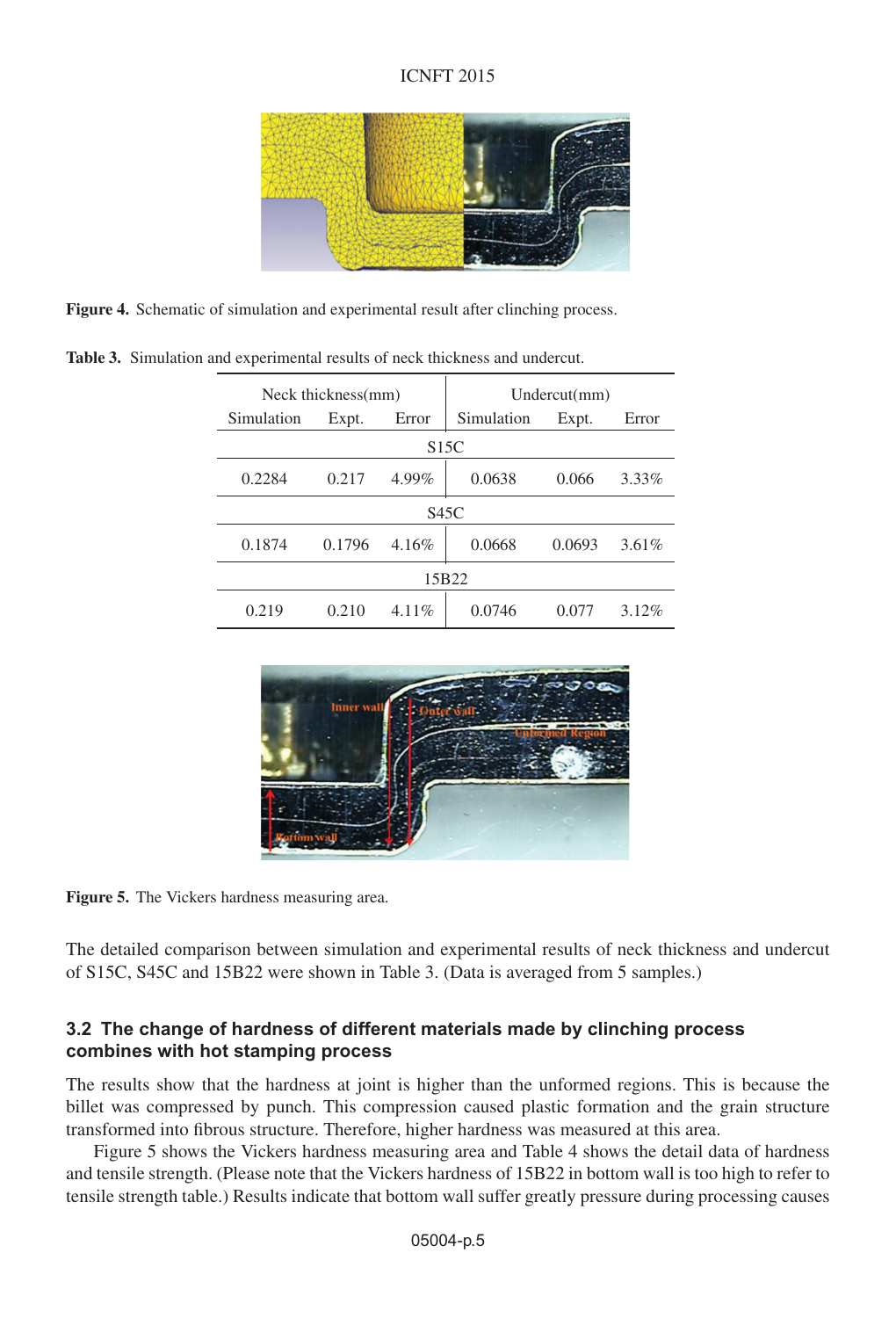#### MATEC Web of Conferences

| Bottom wall     |                | Inner wall      |                | Outer wall      |                |  |
|-----------------|----------------|-----------------|----------------|-----------------|----------------|--|
| <b>Hardness</b> | Tensile        | <b>Hardness</b> | Tensile        | <b>Hardness</b> | Tensile        |  |
| (Hv)            | strength (MPa) | (Hv)            | strength (MPa) | (Hv)            | strength (MPa) |  |
|                 | S15C           |                 |                |                 |                |  |
| 208.8           | 663.02         | 174.3           | 559.95         | 165.7           | 532.54         |  |
|                 | S45C           |                 |                |                 |                |  |
| 391.5           | 1255.42        | 281.5           | 889.23         | 267.3           | 845.38         |  |
|                 | 15B22          |                 |                |                 |                |  |
| 683.3           |                | 455.1           | 1517.52        | 398             | 1305.63        |  |

**Table 4.** The detail data of Vickers hardness and tensile strength of S15C, S45C and 15B22.



**Figure 6.** The average connecting strength between two sheets of S15C, S45C and 15B22.

higher hardness than inner and outer wall. The inner wall thickness was also pressurized by punch and cause grain structure became fibrous, therefore the hardness is higher than the outer wall. The outer wall forms when billet flow into die and fill up the cavity, low compression occurred so low hardness was measured.

#### **3.3 The change of connecting strength of different materials made by clinching process combines with hot stamping process**

The connecting strength between two sheets can be discussed in two parts: 1. relationship between neck thickness and undercut. 2. Vickers hardness. Figure 6 shows the average connecting strength between two sheets of S15C, S45C and 15B22. The neck thickness of S45C is thinner than that of S15C, but the undercut of S45C is higher than S15C. Therefore, the connecting strength of S45C is around 1.3KN higher than S15C and is reached to 6.33KN. The neck thickness of 15B22 is between S45C and S15C. However, the undercut of 15B22 is higher than both S15C and S45C forms the highest connecting strength which is 6.71KN. S45C has higher carbon content which gives it higher Vickers hardness than S15C but still lower than 15B22. Therefore, the connecting strength is 0.4KN lower than 15B22. 15B22 material has the highest hardness and strength compare to S15C and S45C. Hence, after hot stamping process, 15B22 has the highest hardness, strength and connecting strength.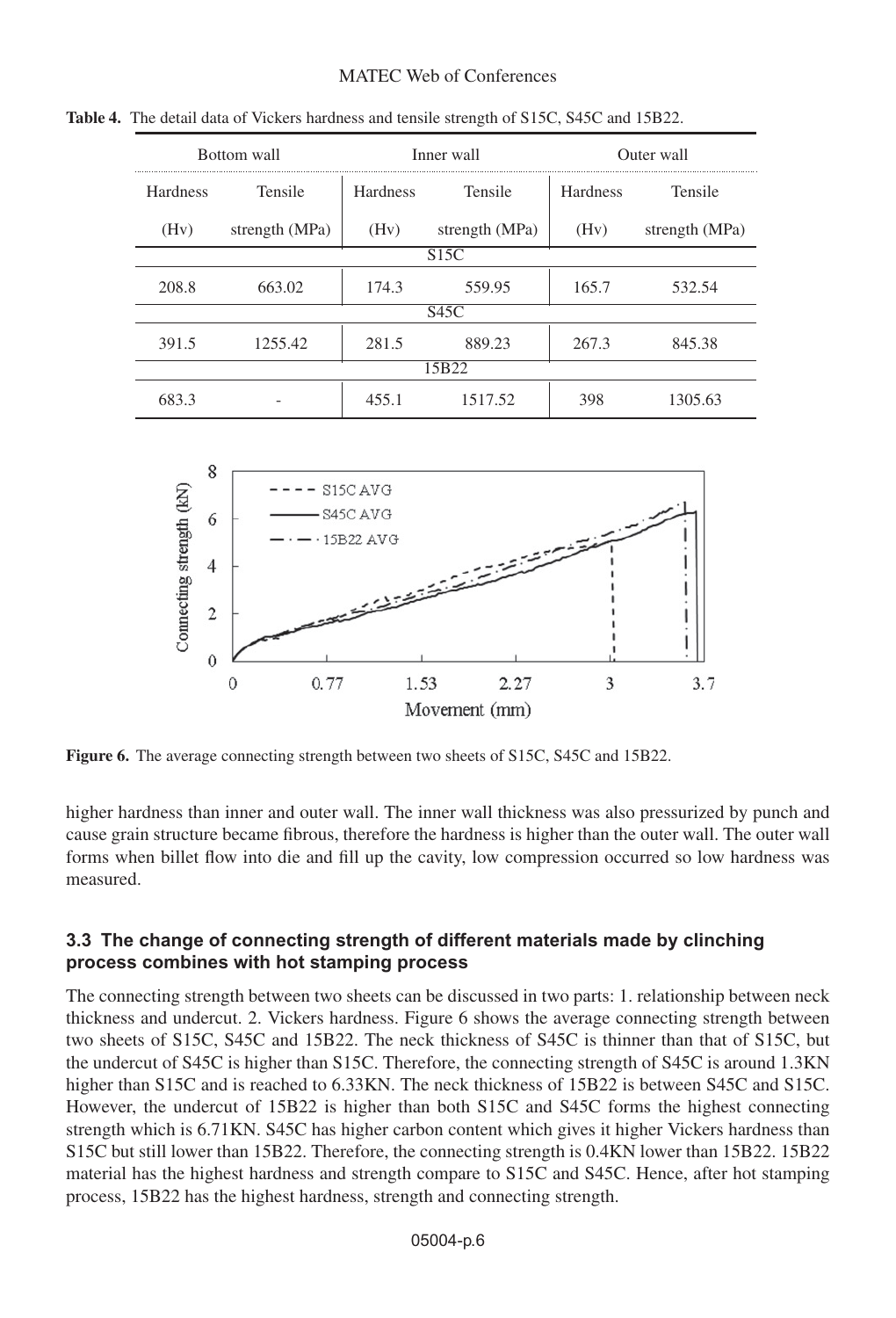

**Figure 7.** 4 cycle temperature variation of die during hot stamping process.

### **3.4 Temperature variation of stamping die during hot stamping process**

The cooling system in the hot stamping die is used to cool the sheets and maintain the die at room temperature. It is important in hot stamping process because high strength steel sheets require rapid cooling quench process to form martensite structure from austenitic structure. Figure 7 shows the thermocouple recorded temperature variation of die during hot stamping process. The curve represents that hot stamping process took about 10 seconds to deform and 20 seconds to quench until the temperature declined to room temperature. The 4 cycles temperature variations illustrate that the maximum temperature of die during hot stamping process was 100◦C. Moreover, within the next 20 seconds of quenching, the cooling system is able to cool the die to room temperature. Please note that the temperature measure point is few millimeter away from punch.

## **4. Conclusions**

In this investigation, DEOFRM-3D was used to analyse the neck thickness and undercut. The comparison between simulation and experimental was presented to prove the reliability of software. Several measurements were taken such as micro Vickers hardness and tensile strength. The materials used in the investigation were S15C, S45C and 15B22. The changes in hardness and the connecting strength between two sheets for each material were recorded. The cooling system was also examined to observe the temperature variations. The results are summarized as below:

- 1. Statistics results show that the errors between simulation and experiment data were only less than 5% in neck thickness and undercut.
- 2. The connecting strength between two sheets can be discussed by two parameters: 1. the relationship between neck thickness and undercut. 2. The Vickers hardness. S15C has low carbon content causes the low hardness and strength after deformation. Therefore, the neck thickness is thinner but undercut is high. S45C has higher carbon content so the hardness is higher than S15C but lower than the 15B22. Compare to S15C, the neck thickness is thinner but higher the undercut. 15B22 has similar properties with S15C at high temperature, therefor it is also easy to deform. Also the neck thickness is thicker than S45C.The micro structure of 15B22 shifts from austenite to martensite after hot stamping and quenching processes. Therefore, the highest hardness is formed after deformation.
- 3. A high-strength steel sheet made by hot stamping process requires rapid cooling of quenching process in order to form the micro structure from austenite to martensite. Hence, cooling system takes an important role during this manufacture process. Nevertheless, the variation